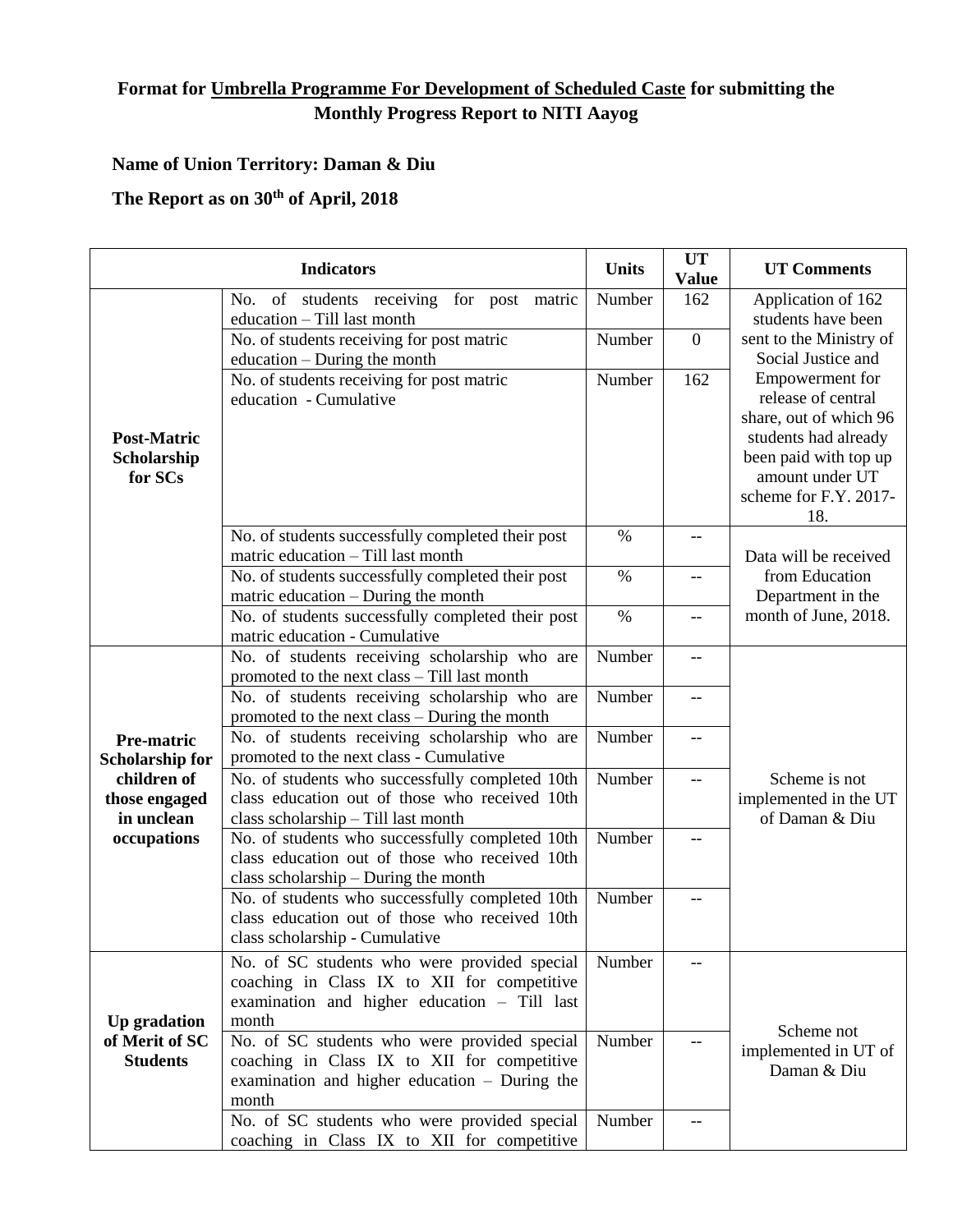|                                                                   | examination and higher education - Cumulative                                                                                             |        |                          |                                                                                                     |
|-------------------------------------------------------------------|-------------------------------------------------------------------------------------------------------------------------------------------|--------|--------------------------|-----------------------------------------------------------------------------------------------------|
|                                                                   | of students clearing the examination<br>No.<br>successfully for which coaching was provided -<br>Till last month                          | Number | $-$                      |                                                                                                     |
|                                                                   | of students clearing the examination<br>No.<br>successfully for which coaching was provided -<br>During the month                         | Number |                          |                                                                                                     |
|                                                                   | clearing the<br>of students<br>No.<br>examination<br>successfully for which coaching was provided -<br>Cumulative                         | Number | --                       |                                                                                                     |
|                                                                   | No. of students receiving scholarship who are<br>promoted to the next class - Till last month                                             | Number | 132                      | Application of 132<br>students have been<br>sent to the Ministry of                                 |
|                                                                   | No. of students receiving scholarship who are<br>promoted to the next class – During the month                                            | Number | $-$                      | Social Justice and<br>Empowerment for<br>release of central<br>share, out of which                  |
| <b>Pre-Matric</b><br><b>Scholarship for</b><br><b>SC Students</b> | No. of students receiving scholarship who are<br>promoted to the next class - Cumulative                                                  | Number | 132                      | 112 students had<br>already been paid with<br>top up amount under<br>UT scheme for F.Y.<br>2017-18. |
|                                                                   | No. of students who successfully completed 10th<br>class education out of those who received 10th<br>class scholarship - Till last month  | Number | $00\,$                   |                                                                                                     |
|                                                                   | No. of students who successfully completed 10th<br>class education out of those who received 10th<br>class scholarship - During the month | Number | $00\,$                   | Data will be received<br>from Education<br>Department in the<br>month of June, 2018.                |
|                                                                   | No. of students who successfully completed 10th<br>class education out of those who received 10th<br>class scholarship - Cumulative       | Number | 00                       |                                                                                                     |
|                                                                   | Drop out rate out of total student (a) Between<br>class I to $V - Till$ last month                                                        | $\%$   | $-$                      |                                                                                                     |
|                                                                   | Drop out rate out of total student (a) Between<br>class I to $V$ – During the month                                                       | $\%$   | --                       |                                                                                                     |
|                                                                   | Drop out rate out of total student (a) Between<br>class I to V - Cumulative                                                               | $\%$   | --                       |                                                                                                     |
|                                                                   | Drop out rate out of total student (b) Between<br>class I to VIII - Till last month                                                       | $\%$   | $-$                      | Data will be received                                                                               |
|                                                                   | Drop out rate out of total student (b) Between<br>class I to $VIII$ – During the month                                                    | $\%$   | $\qquad \qquad -$        | from Education<br>Department in the                                                                 |
|                                                                   | Drop out rate out of total student (b) Between<br>class I to VIII - Cumulative                                                            | $\%$   | $- -$                    | month of June, 2018.                                                                                |
|                                                                   | Drop out rate out of total student (c) Between<br>class I to $X - Till$ last month                                                        | $\%$   | $-$                      |                                                                                                     |
|                                                                   | Drop out rate out of total student (c) Between<br>class I to $X$ – During the month                                                       | %      | --                       |                                                                                                     |
|                                                                   | Drop out rate out of total student (c) Between<br>class I to X - Cumulative                                                               | $\%$   | $\qquad \qquad -$        |                                                                                                     |
| <b>Girls Hostels</b>                                              | No. of hostels completed - Till last month                                                                                                | Number | $\overline{\phantom{a}}$ | Scheme for SC girls                                                                                 |
| for SCs                                                           | No. of hostels completed $-$ During the month                                                                                             | Number | --                       | hostel not                                                                                          |
|                                                                   | No. of hostels completed - Cumulative                                                                                                     | Number | $- -$                    | implemented                                                                                         |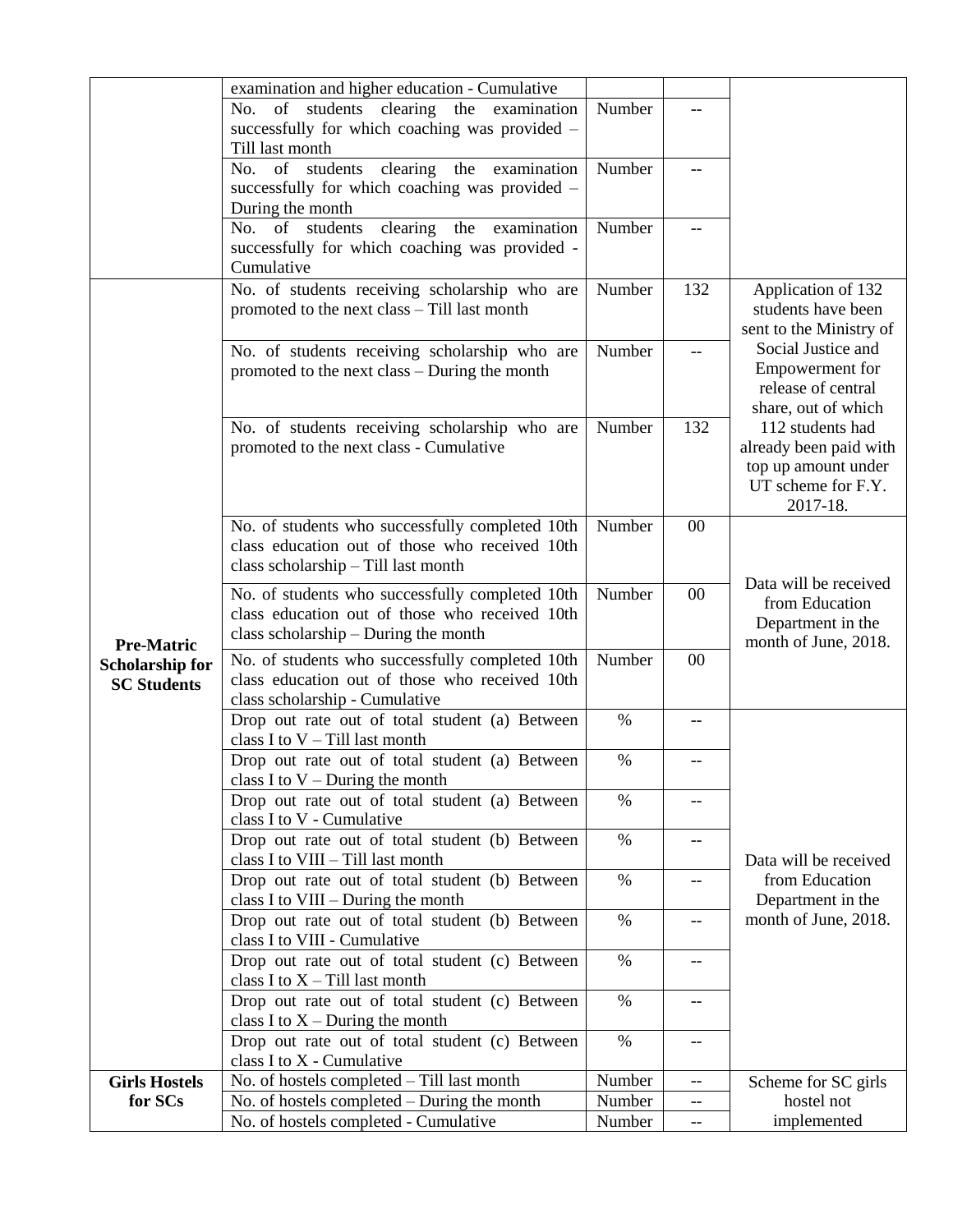|                                          | No. of SC Girls benefitted every year from the                               | Number | --                                                  |                                   |
|------------------------------------------|------------------------------------------------------------------------------|--------|-----------------------------------------------------|-----------------------------------|
|                                          | hostels - Till last month                                                    |        |                                                     |                                   |
|                                          | No. of SC Girls benefitted every year from the<br>hostels – During the month | Number | $-$                                                 |                                   |
|                                          | No. of SC Girls benefitted every year from the<br>hostels - Cumulative       | Number | $-\,-$                                              |                                   |
|                                          | No. of hostels completed - Till last month                                   | Number | $\hspace{0.05cm} -\hspace{0.05cm} -\hspace{0.05cm}$ |                                   |
|                                          | No. of hostels completed – During the month                                  | Number | $\overline{\phantom{m}}$                            |                                   |
|                                          | No. of hostels completed - Cumulative                                        | Number | $-$                                                 |                                   |
| <b>Boys Hostels</b>                      | No. of SC Boys benefitted annually from the                                  | Number | $\hspace{0.05cm} -\hspace{0.05cm} -\hspace{0.05cm}$ | Scheme for SC boys                |
| for SCs.                                 | hostels - Till last month                                                    |        |                                                     | hostel not                        |
|                                          | No. of SC Boys benefitted annually from the                                  | Number | $-$                                                 | implemented                       |
|                                          | hostels – During the month                                                   |        |                                                     |                                   |
|                                          | No. of SC Boys benefitted annually from the                                  | Number | --                                                  |                                   |
|                                          | hostels - Cumulative                                                         |        |                                                     |                                   |
|                                          | No. of model villages developed - Till last month                            | Number | 01                                                  |                                   |
|                                          | No. of model villages developed - During the                                 | Number | 00                                                  |                                   |
|                                          | month                                                                        |        |                                                     |                                   |
|                                          | No. of model villages developed - Cumulative                                 | Number | 01                                                  |                                   |
|                                          | No. of families assisted for poverty alleviation $-$                         | Number | $-$                                                 |                                   |
|                                          | Till last month                                                              |        |                                                     |                                   |
| Pradhan                                  | No. of families assisted for poverty alleviation -                           | Number | $- \, -$                                            |                                   |
| <b>Mantri Adarsh</b>                     | During the month                                                             |        |                                                     |                                   |
| <b>Gram Yojana</b>                       | No. of families assisted for poverty alleviation -<br>Cumulative             | Number | $-$                                                 |                                   |
|                                          | infrastructure created in all<br>Itemwise major                              | Number | --                                                  |                                   |
|                                          | model villages - Till last month (Details about                              |        |                                                     |                                   |
|                                          | which infrastructure is completed)                                           |        |                                                     |                                   |
|                                          | infrastructure created in all<br>Itemwise major                              | Number | $- -$                                               |                                   |
|                                          | model villages $-$ During the month                                          |        |                                                     |                                   |
|                                          | Itemwise major infrastructure created in all                                 | Number | $\hspace{0.05cm} -\hspace{0.05cm} -\hspace{0.05cm}$ |                                   |
|                                          | model villages - Cumulative                                                  |        |                                                     |                                   |
|                                          | No. of SC beneficiaries who have availed soft                                | Number | --                                                  |                                   |
|                                          | loan for economic activities/ started units - Till<br>last month             |        |                                                     |                                   |
|                                          | No. of SC beneficiaries who have availed soft                                | Number |                                                     |                                   |
|                                          | loan for economic activities/ started units -                                |        |                                                     |                                   |
|                                          | During the month                                                             |        |                                                     |                                   |
|                                          | No. of SC beneficiaries who have availed soft                                | Number | --                                                  | Scheme of NSCFDC                  |
|                                          | loan for economic activities/ started units -                                |        |                                                     | not implemented in                |
| <b>National</b>                          | Cumulative                                                                   |        |                                                     | UT however                        |
| <b>Scheduled</b>                         | No. of beneficiaries availed benefit<br>under                                | Number | $-$                                                 | application are invited           |
| <b>Castes Finance</b>                    | marketing support - Till last month                                          |        |                                                     | under Daman, Diu and              |
| and<br><b>Development</b><br>Corporation | of beneficiaries availed<br>benefit<br>No.<br>under                          | Number | $-\,-$                                              | <b>DNH</b><br>SC/ST/OBC/Minoritie |
|                                          | marketing support $-$ During the month                                       |        |                                                     | s/Disabled Financial              |
|                                          | of beneficiaries availed<br>benefit<br>No.<br>under                          | Number | $-$                                                 | Development                       |
|                                          | marketing support - Cumulative                                               |        |                                                     | Corporation is                    |
|                                          | No. of beneficiaries successfully completed skill                            | Number | $- -$                                               | implemented                       |
|                                          | training/marketing training - Till last month                                |        |                                                     |                                   |
|                                          | No. of beneficiaries successfully completed skill                            | Number | --                                                  |                                   |
|                                          | training/marketing training - During the month                               |        |                                                     |                                   |
|                                          | No. of beneficiaries successfully completed skill                            | Number | --                                                  |                                   |
|                                          | training/marketing training - Cumulative                                     |        |                                                     |                                   |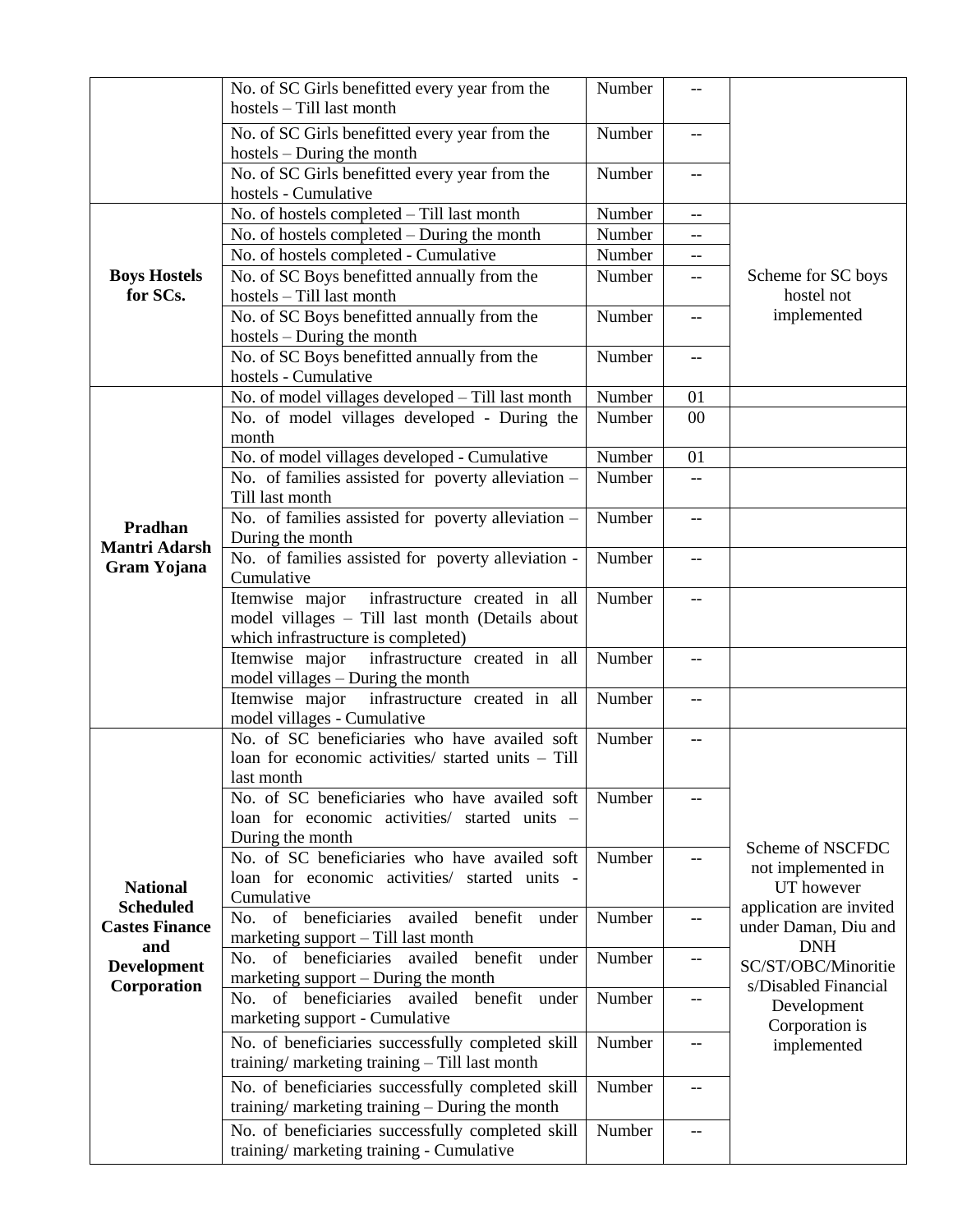|                                                                                                        | No. of awareness camps conducted in SC                                                                                             | Number | $-$ |                                                                |
|--------------------------------------------------------------------------------------------------------|------------------------------------------------------------------------------------------------------------------------------------|--------|-----|----------------------------------------------------------------|
|                                                                                                        | concentrated district - Till last month<br>No. of awareness camps conducted in SC<br>concentrated district – During the month      | Number | $-$ |                                                                |
|                                                                                                        | No. of awareness camps conducted in SC<br>concentrated district - Cumulative                                                       | Number | --  |                                                                |
|                                                                                                        | No. of beneficiaries availed education loan - Till<br>last month                                                                   | Number | $-$ |                                                                |
|                                                                                                        | No. of beneficiaries availed education loan -<br>During the month                                                                  | Number | --  |                                                                |
|                                                                                                        | No. of beneficiaries availed education loan -<br>Cumulative                                                                        | Number | $-$ |                                                                |
|                                                                                                        | No. of Safai Karmachari beneficiaries who have<br>availed soft loan for economic activities/ started<br>units - Till last month    | Number | --  |                                                                |
|                                                                                                        | No. of Safai Karmachari beneficiaries who have<br>availed soft loan for economic activities/ started<br>units $-$ During the month | Number |     |                                                                |
| <b>National Safai</b><br><b>Karamcharis</b><br><b>Finance and</b><br><b>Development</b><br>Corporation | No. of Safai Karmachari beneficiaries who have<br>availed soft loan for economic activities/ started<br>units - Cumulative         | Number | $-$ |                                                                |
|                                                                                                        | No. of Safai Karmachari beneficiaries availed<br>benefit under marketing support - Till last month                                 | Number | --  |                                                                |
|                                                                                                        | No. of Safai Karmachari beneficiaries availed<br>benefit under marketing support – During the<br>month                             | Number |     |                                                                |
|                                                                                                        | No. of Safai Karmachari beneficiaries availed<br>benefit under marketing support - Cumulative                                      | Number | --  |                                                                |
|                                                                                                        | No. of Safai Karmchari beneficiaries successfully<br>completed skill training/ marketing training - Till<br>last month             | Number | --  | Scheme not<br>implemented as there                             |
|                                                                                                        | No. of Safai Karmchari beneficiaries successfully<br>completed skill training/ marketing training -<br>During the month            | Number | $-$ | are no identified Safai<br>Karamcharis in UT of<br>Daman & Diu |
|                                                                                                        | No. of Safai Karmchari beneficiaries successfully<br>completed skill training/ marketing training -<br>Cumulative                  | Number |     |                                                                |
|                                                                                                        | No. of awareness camps conducted in Safai<br>Karmachari concentrated district - Till last month                                    | Number |     |                                                                |
|                                                                                                        | No. of awareness camps conducted in Safai<br>Karmachari concentrated district - During the<br>month                                | Number |     |                                                                |
|                                                                                                        | No. of awareness camps conducted in Safai<br>Karmachari concentrated district - Cumulative                                         | Number |     |                                                                |
|                                                                                                        | No. of Safai Karmachari beneficiaries availed<br>education loan - Till last month                                                  | Number | $-$ |                                                                |
|                                                                                                        | No. of Safai Karmachari beneficiaries availed<br>education loan – During the month                                                 | Number | $-$ |                                                                |
|                                                                                                        | No. of Safai Karmachari beneficiaries availed<br>education loan - Cumulative                                                       | Number | --  |                                                                |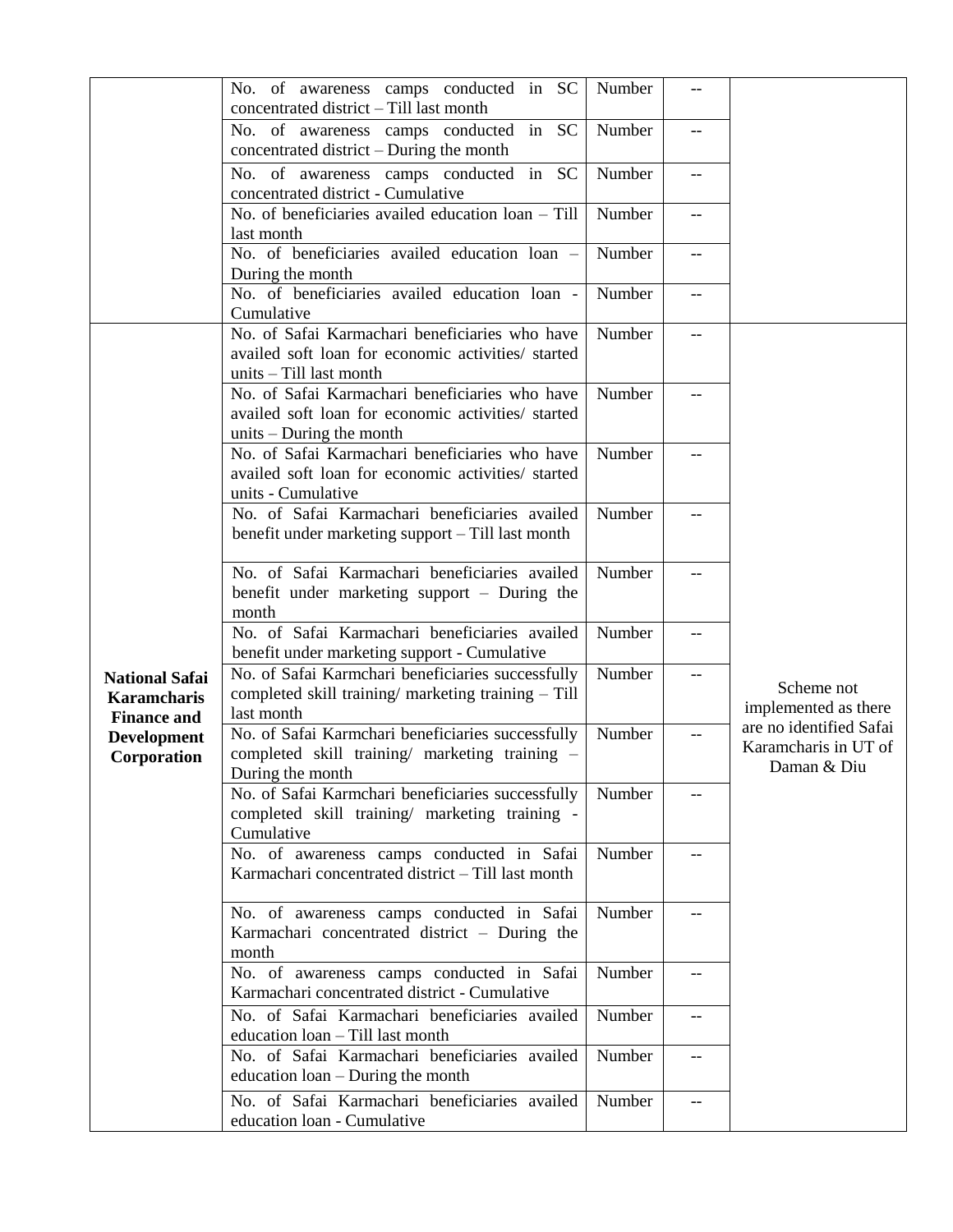|                       | No. of SC beneficiaries who have availed soft                                             | Number | $-$               |                       |
|-----------------------|-------------------------------------------------------------------------------------------|--------|-------------------|-----------------------|
|                       | loan for economic activities/ started Units - Till                                        |        |                   |                       |
|                       | last month                                                                                |        |                   |                       |
|                       | No. of SC beneficiaries who have availed soft                                             | Number | $-$               |                       |
|                       | loan for economic activities/ started Units -                                             |        |                   |                       |
|                       | During the month                                                                          |        |                   |                       |
|                       | No. of SC beneficiaries who have availed soft                                             | Number | $-$               |                       |
|                       | loan for economic activities/ started Units -                                             |        |                   |                       |
|                       | Cumulative                                                                                |        |                   |                       |
|                       | No. of beneficiaries availed benefit under<br>marketing support - Till last month         | Number | $-$               |                       |
|                       | No. of beneficiaries availed benefit under                                                | Number | $-$               |                       |
|                       | marketing support – During the month                                                      |        |                   |                       |
|                       | No. of beneficiaries availed benefit under                                                | Number | $-$               |                       |
|                       | marketing support - Cumulative                                                            |        |                   |                       |
|                       | No. of SC beneficiaries successfully completed                                            | Number | $-$               |                       |
|                       | skill training/marketing training - Till last month                                       |        |                   |                       |
| <b>State</b>          | No. of SC beneficiaries successfully completed                                            | Number | --                |                       |
| <b>Scheduled</b>      | skill training/ marketing training - During the                                           |        |                   |                       |
| <b>Caste</b>          | month                                                                                     |        |                   |                       |
| <b>Development</b>    | No. of SC beneficiaries successfully completed                                            | Number | $-$               |                       |
| Corporation           | skill training/ marketing training - Cumulative<br>No. of awareness camps conducted in SC | Number | --                |                       |
|                       | concentrated districts - Till last month                                                  |        |                   |                       |
|                       | No. of awareness camps conducted in SC                                                    | Number | $-$               |                       |
|                       | concentrated districts – During the month                                                 |        |                   |                       |
|                       | No. of awareness camps conducted in SC                                                    | Number | $-$               |                       |
|                       | concentrated districts - Cumulative                                                       |        |                   |                       |
|                       | No. of SC beneficiaries availed education loan -                                          | Number | $-$               |                       |
|                       | Till last month                                                                           |        |                   |                       |
|                       | No. of SC beneficiaries availed education loan -                                          | Number | $-$               |                       |
|                       | During the month                                                                          |        |                   |                       |
|                       | No. of SC beneficiaries availed education loan -                                          | Number | $-\,-$            |                       |
|                       | Cumulative                                                                                |        |                   |                       |
|                       | Any other economic activity/ programme of $UT$ Number                                     |        | $-$               |                       |
|                       | channelizing agencies – Till last month<br>Any other economic activity/ programme of UT   |        |                   |                       |
|                       | channelizing agencies - During the month                                                  | Number | $-$               |                       |
|                       | Any other economic activity/ programme of UT                                              | Number | --                |                       |
|                       | channelizing agencies - Cumulative                                                        |        |                   |                       |
| Self-                 | No. of manual scavengers who received one time                                            | Number | --                |                       |
| employment            | cash assistance - Till last month                                                         |        |                   |                       |
| scheme for            | No. of manual scavengers who received one time                                            | Number | $\qquad \qquad -$ |                       |
| <b>Rehabilitation</b> | $cash$ assistance – During the month                                                      |        |                   |                       |
| of Manual             | No. of manual scavengers who received one time                                            | Number | $-$               |                       |
| <b>Scavengers</b>     | cash assistance - Cumulative                                                              |        |                   | Scheme not            |
| For: One time         | No. of manual scavengers who received skill                                               | Number | $- -$             | implemented in the UT |
| cash assistance,      | development training - Till last month                                                    |        |                   | of Daman & Diu        |
| Skill                 | No. of manual scavengers who received skill                                               | Number | $- -$             |                       |
| development           | development training - During the month                                                   |        |                   |                       |
| training,             | No. of manual scavengers who received skill                                               | Number | $-$               |                       |
| comprehensive         | development training - Cumulative                                                         |        |                   |                       |
| rehabilitation.)      | of<br>No.<br>manual<br>who<br>scavengers<br>were                                          | Number | --                |                       |
|                       | comprehensively<br>rehabilitated<br>in<br>alternative                                     |        |                   |                       |